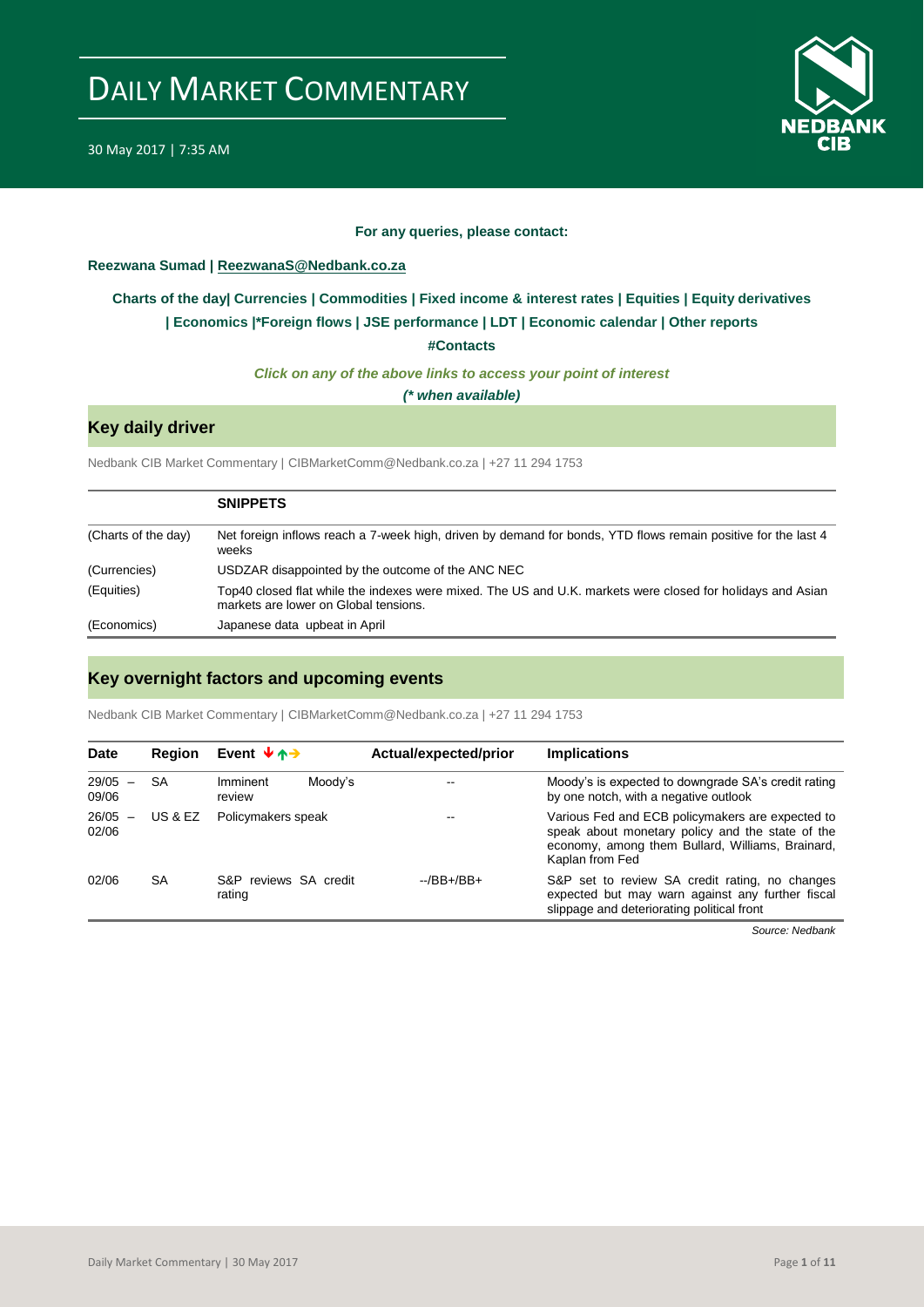

## <span id="page-1-0"></span>**Charts of the day [back to top](#page-0-0)**

Nedbank CIB Market Commentary | CIBMarketComm@Nedbank.co.za | +27 11 294 1753

- Foreign inflows amounted to R5.4 billion last week and was the biggest inflow in 7 weeks. Foreigners continued to favour bonds over equities, therefore bond inflows were the major driver of flows last week as well as for the year to date.
- For the month thus far, equity outflows of R8.2 billion were recorded. Outflows of foreign capital from equities are likely to persist over the medium term. This as equities have a higher risk embedded, foreign investors are searching for assets with the greatest risk return profile with a bloated yield.
- Foreign flows have tracked the 2016 trend for most of the year. Recently however, foreign flows have been supported by a surge in bond inflows which has resulted in net flows remaining positive for the past 4 weeks. The surge in interest in the bond market over the last two months seems unsustainable, especially as these flows occurred in an environment of increasing uncertainty, deteriorating credit risk and growth metrics and heightened political risk. We are likely to see some form of reversal of flows in the latter part of the year as risk aversion escalates possibly due to political and credit risk.

### **Equity flows remain sparse**



### **Net flows driven by demand for bonds**



*Source: Bloomberg, Nedbank*

*Source : Bloomberg*

*Source: Bloomberg, Nedbank*

## **Net YTD flows positive and now marginally better than 2016 trend, but risks of a reversal remain elevated**

| <b>SA equities and bonds</b>        | Week of 22 to 26 May 2017 | Month to 26 May 2017 | <b>Year to 26 May 2017</b> |
|-------------------------------------|---------------------------|----------------------|----------------------------|
| Foreign flows into SA equity market | R 0.018bn                 | -R 8.222bn           | -R 44.130bn                |
| Foreign flows into SA bond market   | R 5.397bn                 | R 6.906bn            | R 45.577bn                 |
| Total foreign flows                 | R 5.415bn                 | -R 1.316bn           | R 1.447bn                  |



*Source: Bloomberg, Nedbank*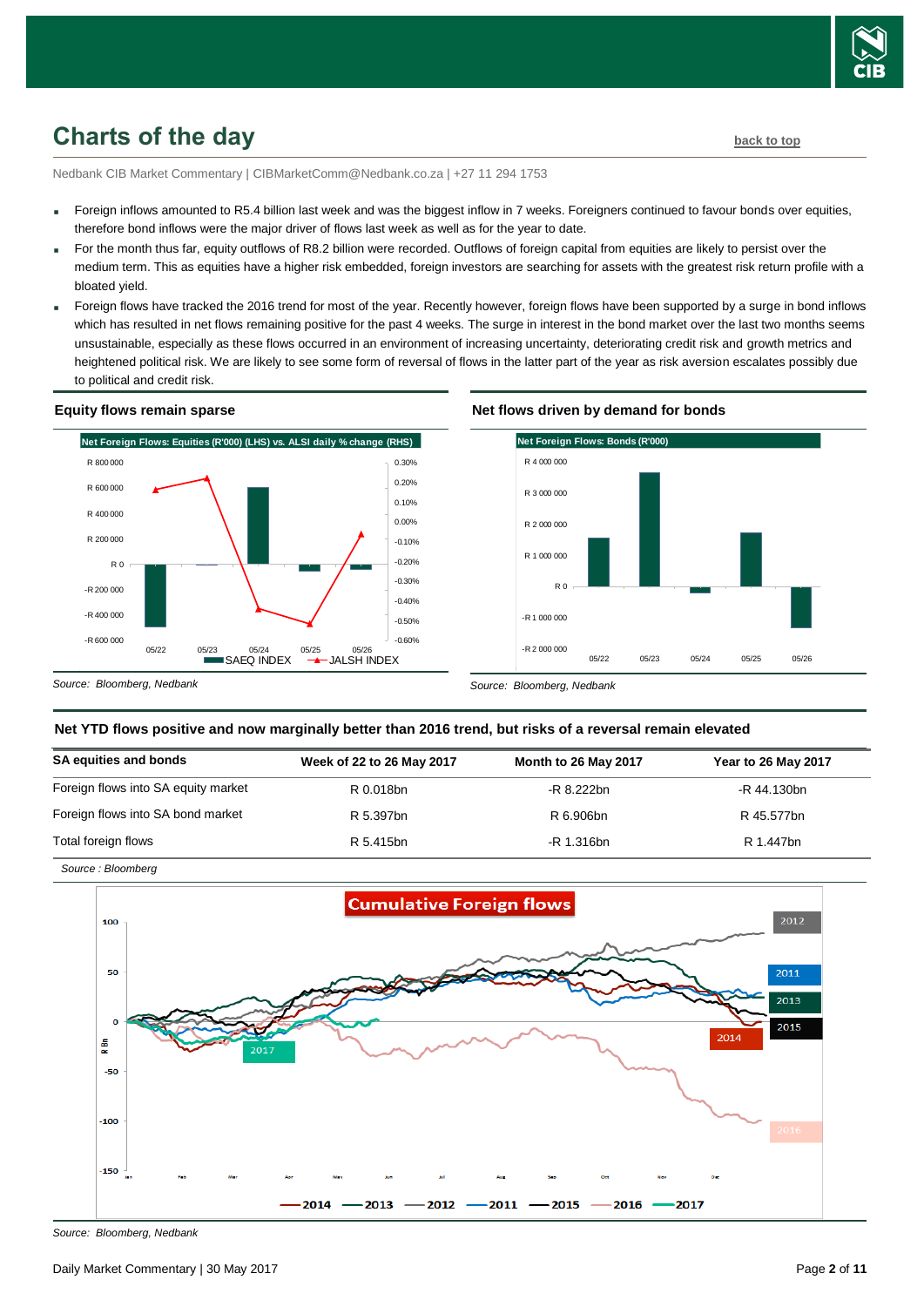

# <span id="page-2-0"></span>**Currencies [back to top](#page-0-0)**

Business Banking FX | +27 11 535 4003 | Corporate FX | +2711 535 4002 | Institutional FX | +2711 535 4005

- The new week got under way with the rand trading in the mid 12.80's, this after having traded down to a low of 12.6500 in the east session, the news that the president had again shrugged off a vote of no confidence saw the local unit trade steadily weaker for the entire session, topping out the move at 13.0050, closing the day at 12.9725. This morning the rand is currently trading at 13.0050, having traded to a high of 13.0350 thus far, this move attributed to comments from Mr Draghi, EURZAR is trading at 14.4720 and GBPZAR at 16.6645.
- The international markets yesterday particularly subdued, this as London and New York markets were on holiday, but again the euro traded with a weaker bias , the aforementioned comments that the euro zone may be dependent on stimulus for some time , triggering a sell off of EURUSD , that currently trading at 1.1130. Gold is currently trading at 1267.00 unchanged.
- Data releases scheduled for today, locally we have money supply and private credit , from Europe , French consumer confidence and German CPI per state as well as various release for the zone , from the U.S we have personal income, personal spending, PCE deflator, consumer confidence and Dallas FED manufacturing.
- The price action in the local markets yesterday, this despite the lack of a number of participants would suggest that the markets had pinned significant hope on another outcome from the ANC NEC, this combined with the impending ratings review from Moodys and the current euro weakness has the local unit on the back foot.

| <b>Majors</b>                   | Last price | $\%$ $\Delta$<br>$-1d$ | $\Delta_0$<br><b>MTD</b> | $\%$ $\Delta$<br><b>YTD</b> | <b>Month</b><br>trend | <b>USD</b> trend    |
|---------------------------------|------------|------------------------|--------------------------|-----------------------------|-----------------------|---------------------|
|                                 |            |                        |                          |                             |                       |                     |
| <b>GBPUSD</b>                   | 1.28       | $-0.23$                | $-1.09$                  | 3.81                        | ⊕                     | USD strength        |
| <b>EURUSD</b>                   | 1.11       | $-0.30$                | 2.16                     | 5.83                        | ⇑                     | USD weakness        |
| <b>USDJPY</b>                   | 110.95     | $-0.29$                | $-0.48$                  | $-5.14$                     | ⊕                     | <b>USD</b> weakness |
| <b>USDAUD</b>                   | 1.35       | 0.19                   | 0.85                     | $-3.02$                     | ⇑                     | USD strength        |
|                                 |            | $\%$ $\Delta$          | $\%$ $\Delta$            | $\%$ $\Delta$               | <b>Month</b>          | <b>ZAR</b> trend    |
| <b>Rand crosses</b>             | Last price | $-1d$                  | <b>MTD</b>               | <b>YTD</b>                  | trend                 |                     |
| <b>USDZAR</b>                   | 13.00      | 0.29                   | $-2.75$                  | $-5.36$                     | ⊕                     | ZAR strength        |
| <b>GBPZAR</b>                   | 16.65      | 0.04                   | $-3.83$                  | $-1.71$                     | ⊕                     | ZAR strength        |
| <b>EURZAR</b>                   | 14.47      | $-0.02$                | $-0.63$                  | 0.15                        | ⊕                     | ZAR strength        |
| AUDZAR                          | 9.65       | 0.07                   | $-3.56$                  | $-2.49$                     | ⊕                     | ZAR strength        |
| ZARJPY                          | 8.53       | $-0.59$                | 2.35                     | 0.06                        | ♠                     | ZAR strength        |
|                                 |            | $\%$ $\Delta$          | $% \Delta$               | $\%$ $\Delta$               | <b>Month</b>          |                     |
| <b>African FX</b>               | Last price | $-1d$                  | <b>MTD</b>               | <b>YTD</b>                  | trend                 | <b>ZAR</b> trend    |
| ZARMWK (Malaw ian kw acha)      | 55.76      | $-0.65$                | 2.53                     | 4.89                        | ♠                     | ZAR strength        |
| ZARBWP (Botsw ana pula)         | 0.79       | $-0.13$                | 0.88                     | 0.45                        | ⇑                     | ZAR strength        |
| ZARKES (Kenyan shilling)        | 7.95       | $-0.33$                | 3.03                     | 6.54                        | ♠                     | ZAR strength        |
| ZARMUR (Mauritian rupee)        | 2.68       | $-0.23$                | 2.76                     | 2.15                        | ⇑                     | ZAR strength        |
| ZARNGN (Nigerian naira)         | 24.21      | $-0.33$                | 5.96                     | 5.37                        | ⇑                     | ZAR strength        |
| ZARGHS (Ghanian cedi)           | 0.33       | $-2.51$                | 5.96                     | 6.39                        | ⇑                     | ZAR strength        |
| ZARZMW (Zambian kw acha)        | 0.71       | $-0.34$                | 1.56                     | $-2.75$                     | ⇑                     | ZAR strength        |
| ZARMZN (Mozambican metical)     | 4.56       | $-0.37$                | $-5.27$                  | $-12.58$                    | ⊕                     | ZAR weakness        |
| Source: Bloomberg & Nedbank CIB | Time       |                        | 2017/05/30 07:23         |                             |                       |                     |

Possible trading range in the rand today 12.9000 to 13.2000

*\*Please note that the sign on the % change reflects the change on the headline number. The narrative indicates the trend direction over the month. For trade in any of these currencies, contact our FX dealing desks*



**USDZAR**



*Source: Bloomberg, Nedbank*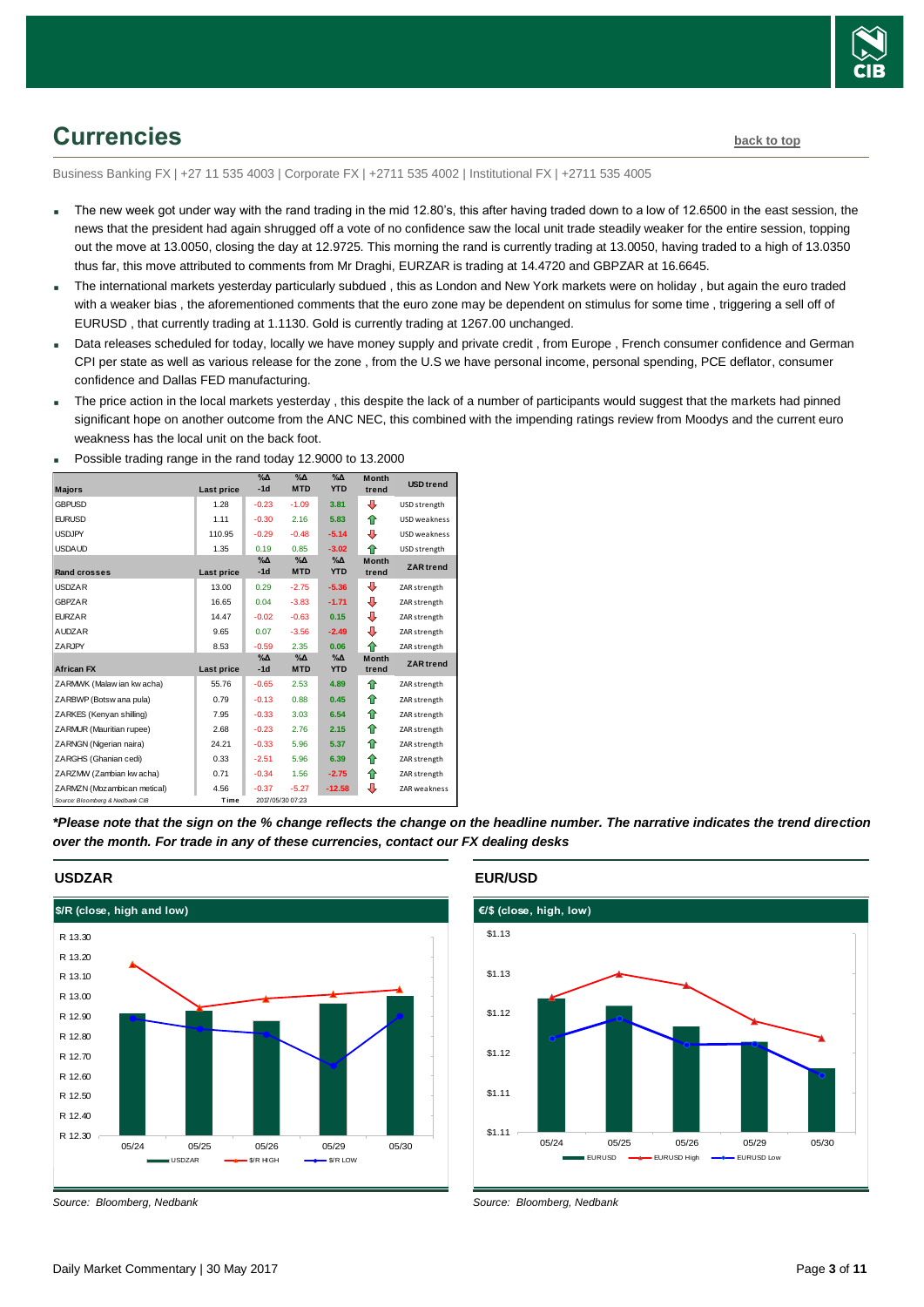

## <span id="page-3-0"></span>**Commodities [back to top](#page-0-0)**

Nedbank CIB Market Commentary | CIBMarketComm@Nedbank.co.za | +27 11 294 1753| +27 11 535 4038

| <b>Commodities</b>              | Last price | $\% \Delta$<br>$-1d$ | $\% \Delta$<br><b>MTD</b> | %Δ<br><b>YTD</b> | <b>Month</b><br>trend |
|---------------------------------|------------|----------------------|---------------------------|------------------|-----------------------|
| Brent near future (\$)          | 52.11      | $-0.34$              | 0.73                      | $-8.29$          |                       |
| WTI crude (\$)                  | 49.80      | #VALUE!              | 0.95                      | $-7.30$          |                       |
| Gold spot (\$)                  | 1 267.91   | $-0.01$              | $-0.03$                   | 10.49            |                       |
| Platinum spot (\$)              | 953.88     | $-0.13$              | 0.81                      | 5.62             |                       |
| SA w hite maize spot (R)        | 1729.00    | $-0.17$              | $-9.67$                   | $-51.19$         |                       |
| Source: Bloomberg & Nedbank CIB | Time       | 2017/05/30 07:23     |                           |                  |                       |

### **Platinum vs Gold**



### **Brent Crude vs West Texas Intermediate**



*Source: Bloomberg*

*Source: Bloomberg*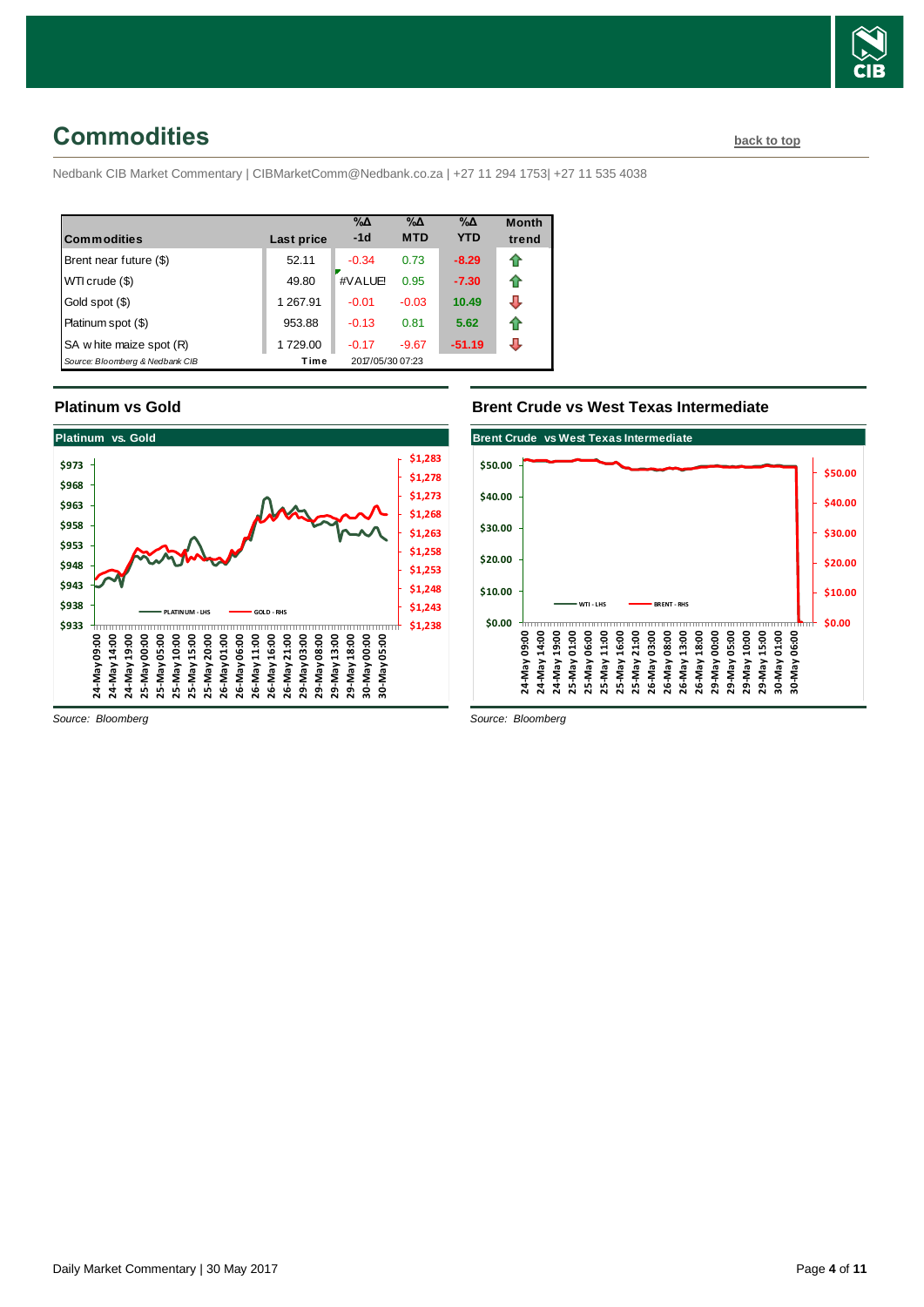

# <span id="page-4-0"></span>**Fixed income and interest rates back to the [back to top](#page-0-0)**

Bond flow sales |+2711 535 4021 | Corporate Money Markets | +2711 535 4007 | Business Bank Money Markets | +2711 535 4006

|                                 |               | Δ              | Δ                | Δ          | <b>Month</b> |
|---------------------------------|---------------|----------------|------------------|------------|--------------|
| <b>Bonds</b>                    | Last price    | 1 <sub>d</sub> | <b>MTD</b>       | <b>YTD</b> | trend        |
|                                 | $\frac{0}{0}$ | bps            | bps              | bps        |              |
| R203-0.3 yrs                    | 7.42          | $-1.50$        | $-2.00$          | $-28.10$   | ⊕            |
| R208-3.8 yrs                    | 7.62          | 0.50           | $-5.70$          | $-65.50$   | ⊕            |
| R186-9.6 yrs                    | 8.59          | 0.50           | $-10.30$         | $-32.50$   | ⊕            |
| R2048-30.7 yrs                  | 9.64          | 6.70           | $-2.00$          | 1.70       | ⊕            |
| <b>US 10 yr</b>                 | 2.24          | $-0.75$        | $-4.15$          | $-20.55$   | ⊕            |
| <b>UK 10 yr</b>                 | 1.01          | 0.00           | $-6.73$          | $-18.32$   | ⇩            |
| German 10 yr                    | 0.30          | $-9.97$        | $-5.99$          | 70.29      | ⊕            |
| Japan 10 yr                     | 0.04          | 0.00           | 116.67           | $-15.22$   | ♠            |
|                                 |               | Δ              | Δ                | Δ          | <b>Month</b> |
| <b>Money Market</b>             | Last price    | 1 <sub>d</sub> | <b>MTD</b>       | <b>YTD</b> | trend        |
|                                 | $\%$          | bps            | bps              | bps        |              |
| SA repo rate                    | 7.00          | 0.00           | 0.00             | 0.00       | ➡            |
| SA prime rate                   | 10.50         | 0.00           | 0.00             | 0.00       | ➾            |
| SA CPI (MTD = previous month)   | 5.30          |                | $-80.00$         |            | ⊕            |
| SA 3m JIBAR                     | 7.33          | 0.00           | $-0.90$          | $-2.50$    | ⊕            |
| SA 3m NCD                       | 7.33          | 2.50           | 0.00             | $-5.00$    | ⇛            |
| SA 6m NCD                       | 7.88          | 2.50           | $-2.50$          | $-10.00$   | ⊕            |
| SA 12m NCD                      | 8.20          | 2.50           | $-10.00$         | $-25.00$   | ⊕            |
| US 3m LIBOR                     | 1.20          | 0.14           | 2.95             | 20.39      | ⇑            |
| UK 3m LIBOR                     | 0.30          | $-0.28$        | $-2.56$          | $-6.70$    | ⊕            |
| Japan 3m LIBOR                  | $-0.01$       | $-0.22$        | $-0.63$          | 4.33       | ⊕            |
| Source: Bloomberg & Nedbank CIB | Time          |                | 2017/05/30 07:23 |            |              |

| Month<br>trend | <b>FRAs and Swaps</b>            | <b>Last price</b> | Δ<br>1 <sub>d</sub> | Δ<br><b>MTD</b>        | Δ<br><b>YTD</b> | <b>Month</b><br>trend |
|----------------|----------------------------------|-------------------|---------------------|------------------------|-----------------|-----------------------|
|                |                                  | %                 | bps                 | bps                    | bps             |                       |
| ⊕              | 3X6 FRA                          | 7.24              | $-1.00$             | 0.00                   | $-15.00$        | ⇛                     |
| ⊕              | 6X9 FRA                          | 7.07              | $-2.00$             | $-9.00$                | $-35.00$        | ⊕                     |
| ⊕              | 9X12 FRA                         | 6.98              | $-1.00$             | $-9.00$                | $-47.00$        | ⊕                     |
| ⊕              | <b>18X21 FRA</b>                 | 7.04              | 0.50                | $-10.50$               | $-49.50$        | ⊕                     |
| ⊕              | SA 2yr Swap                      | 7.09              | $-0.90$             | $-7.90$                | $-37.60$        | ⊕                     |
| ⊕              | SA 3yr Swap                      | 7.15              | $-1.90$             | $-11.40$               | $-41.10$        | ⊕                     |
| ⊕              | SA 5yr Swap                      | 7.36              | $-5.00$             | $-15.00$               | $-45.10$        | ⇩                     |
| ♠              | SA 10yr Sw ap                    | 7.86              | $-5.50$             | $-13.50$               | $-48.50$        | ⊕                     |
| Month          | SA 15yr Sw ap                    | 8.06              | $-6.00$             | $-13.00$               | $-43.00$        | ⊕                     |
| trend          | <b>Spreads</b>                   | <b>Last price</b> | Δ<br>1 <sub>d</sub> | $\Delta$<br><b>MTD</b> | Δ<br><b>YTD</b> | <b>Month</b><br>trend |
|                |                                  | %                 | bps                 | bps                    | bps             |                       |
|                | 2v10v                            | $-0.78$           | 4.60                | 5.60                   | 10.90           | ♠                     |
| ⊕              | 3v10v                            | $-0.75$           | 3.60                | 2.10                   | 7.40            | ⇑                     |
| ⊕              | R186-R203                        | 1.14              | 2.00                | $-8.30$                | $-4.40$         | ⊕                     |
|                | R2048-R186                       | 0.99              | 6.20                | 8.30                   | 34.20           | ⇑                     |
|                |                                  |                   |                     |                        |                 |                       |
|                | 5y-R186                          | $-1.17$           | $-5.50$             | $-4.70$                | $-12.60$        | ₽                     |
| ⊕              | 10y-R186                         | $-0.67$           | $-6.00$             | $-3.20$                | $-16.00$        |                       |
| ⊕              | 15y-R186                         | $-0.47$           | $-6.50$             | $-2.70$                | $-10.50$        | ₽                     |
| ⇮<br>⊕         | SA 5yr CDS spread - basis points | 185.52            | $-0.10$             | $-4.82$                | $-31.48$        | ⇩<br>⇩                |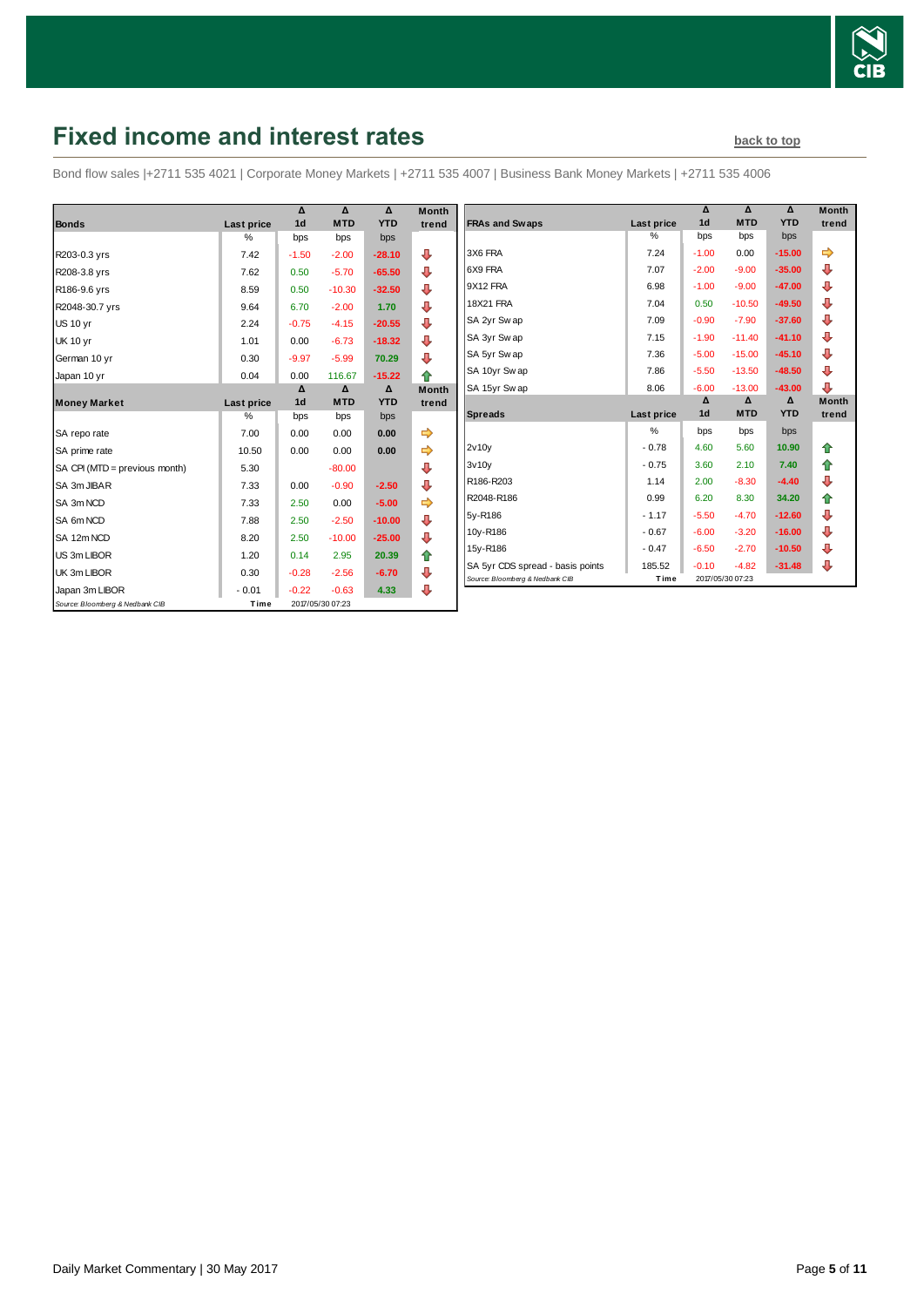<span id="page-5-0"></span>Cash equities | +2711 535 4030/31

### **South Africa**

The Top40 closed flat in a subdued trading day. The holiday in the US and Europe affect local volumes. The rand wiped out all the gains leading up to the ANC NEC meeting over the weekend as the President was escaped unscathed. Resources climbed +0.7% led by Anglo America up +2% and Sibanye continued in its downward spiral falling -4%. Financials slid -0.6 with the subsectors being a mixed bag and industrials fell - 0.11% as losses healthcare overpowered gains in consumer goods shares. The value traded of R7.3 billion was the lowest year-to-date and the rand was hovering around 12.97 to the US dollar at the close.

### **UK/Europe**

 European markets closed Monday's trading sessions trading in the red, the Dax inched lower by -0.1% and the Cac lost -0.3%. Markets were subdued as the U.K. was closed to celebrate the Spring bank holiday and the US celebrated Memorial Day. The catalyst for the move south was North Korea firing another test missile increasing Geopolitical tensions, oil continued to weaken and Italian bank retreated after a report that Intesa Sanpaolo would close all branches to cut costs.

### **USA**

The US was closed for the Memorial Day holiday.

### **Asia**

 Without a lead from Wall Street, Asian markets are trading lower this morning taking the que from European markets, the MSCI Asian Pacific ex Japan is down-0.3%. Trading activity is muted following the holiday in the US and U.K. Yesterday and today the Chinese, Hong Kong and Taiwanese markets are closed for public holidays. The yen strengthened 0.5% to a 12 day high on their safe-haven status amid global tensions, hurting exporters and the Japanese market. Oil have rebounded toward \$50 during Asian trade and helped limit losses. The Australian market market is down with losses in the telecom and consumer staples sectors.

|                          |            | $\sqrt{6\Lambda}$ | $\sqrt{6\Lambda}$ | $\Delta_0$       | <b>Month</b>          |
|--------------------------|------------|-------------------|-------------------|------------------|-----------------------|
| <b>Developed Markets</b> | Last price | $-1d$             | <b>MTD</b>        | <b>YTD</b>       | trend                 |
| Dow Jones                | 21 080.28  | $-0.01$           | 0.67              | 6.67             | ⇑                     |
| Nasdaq                   | 6 210.19   | 0.08              | 2.69              | 15.36            | ⇑                     |
| S&P 500                  | 2415.82    | 0.03              | 1.33              | 7.91             | ⇮                     |
| DJ Eurostoxx 50          | 3448.26    | $-0.58$           | $-3.13$           | 4.79             | ₽                     |
| <b>DAX</b>               | 12 628.95  | 0.21              | 1.54              | 10.00            | ✿                     |
| CAC                      | 5 3 3 2.47 | $-0.08$           | 1.24              | 9.67             | ⇑                     |
| <b>FTSE</b>              | 7 547.63   | 0.40              | 4.77              | 5.67             | ⇑                     |
| ASX200                   | 5723.60    | 0.29              | $-3.38$           | 1.02             | ⊕                     |
| Nikkei 225               | 19 660.95  | $-0.11$           | 2.42              | 2.86             | ⇑                     |
| <b>MSCI World</b>        | 1911.70    | $-0.03$           | 1.78              | 9.16             | ⇑                     |
| <b>Emerging Markets</b>  | Last price | %Δ<br>$-1d$       | %Δ<br><b>MTD</b>  | %Δ<br><b>YTD</b> | <b>Month</b><br>trend |
| Hang Seng                | 25 701.63  | 0.24              | 6.59              | 16.82            | ⇑                     |
| Shanghai                 | 3 110.06   | 0.07              | $-3.49$           | 0.21             | ⇩                     |
| Brazil Bovespa           | 63 760.94  | $-0.51$           | $-1.88$           | 5.87             | ⇩                     |
| India - NSE              | 31 085.18  | $-0.08$           | 4.94              | 16.75            | ⇮                     |
| <b>Russia Micex</b>      | 1 940.77   | 0.34              | $-2.76$           | $-13.08$         | ⇩                     |
| <b>MSCI</b> Emerging     | 1 015.19   | $-0.18$           | 5.93              | 17.73            | ♠                     |
|                          |            | %Δ                | %Δ                | %Δ               | <b>Month</b>          |
| <b>SA Indices</b>        | Last price | $-1d$             | <b>MTD</b>        | <b>YTD</b>       | trend                 |
| <b>JSE All Share</b>     | 53 944.22  | $-0.10$           | 3.63              | 6.50             | ⇑                     |
| Top 40                   | 47 533.50  | $-0.00$           | 5.24              | 8.27             | ⇑                     |
| Resi 10                  | 31 253.22  | 0.70              | $-3.31$           | $-2.67$          | ₽                     |
| Indi 25                  | 74 278.63  | $-0.11$           | 8.67              | 15.55            | ⇮                     |
| Fini 15                  | 15 037.02  | $-0.57$           | 3.11              | $-0.27$          | ♠                     |

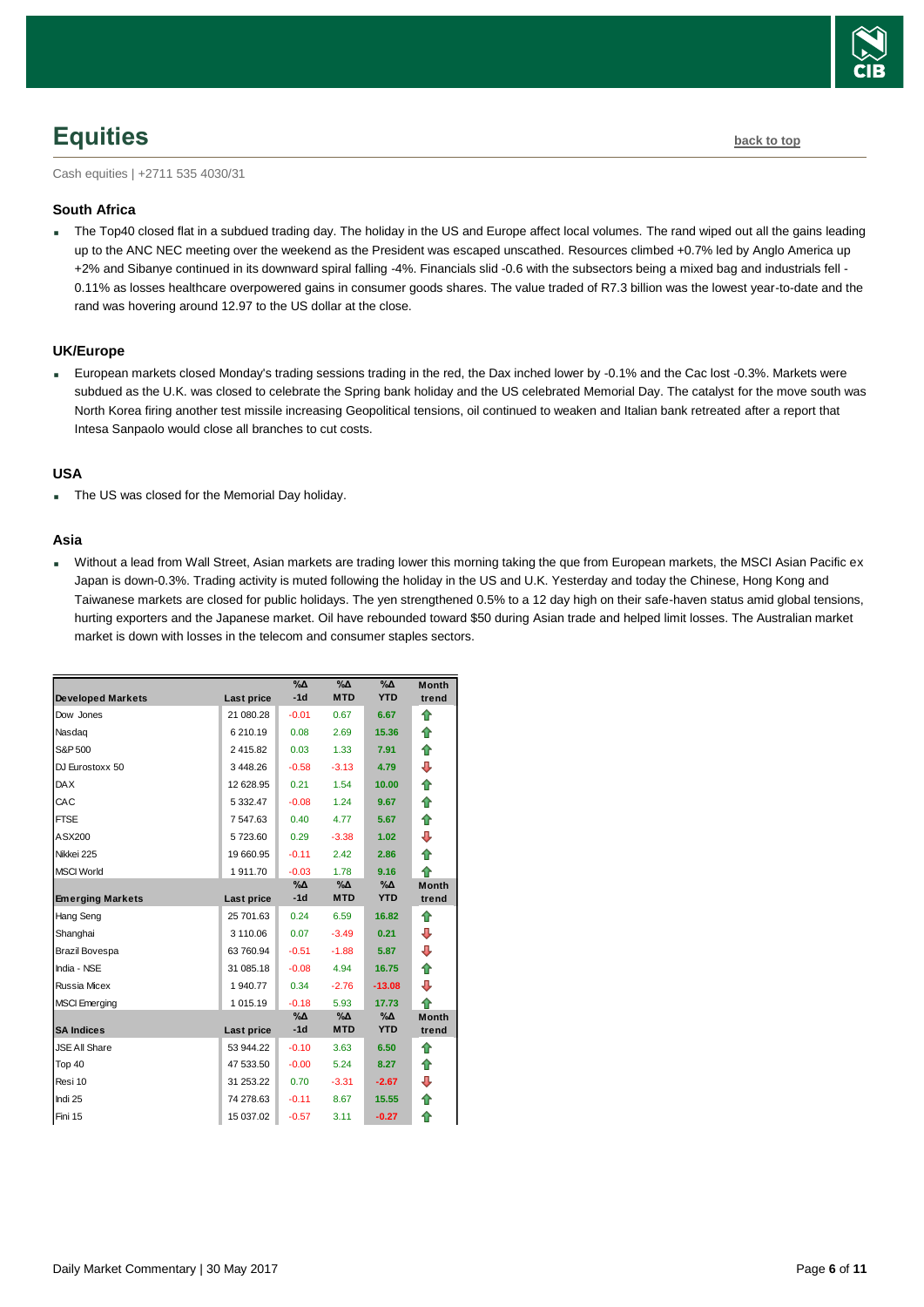

# <span id="page-6-0"></span>**Economics [back to top](#page-0-0)**

Nedbank CIB Market Commentary | CIBMarketComm@Nedbank.co.za | +27 11 294 1753

### **Japan**

- Japanese unemployment rate remained unchanged at 2.8% in April, but the labour market continues to tighten as the working she population shrinks and re ageing population rises. The jobs to applicant ratio rose to 1.48 from 1.45 previously. This shows that the workforce is undergoing increasing strain and we may see wages react soon.
- If wages do rise, these are being channelled into savings an hence has not lifted inflation. Real wage growth however remains in deflation. Household spending has contracted for an extended period of time, falling by 1.4% y/y from -1.3% previously. People cut back spending on food, transportation, medines and education.
- Retail sales growth however was surprisingly stronger, rising by 3.2% y/y, from 2.1% previously. All the underlying retail subcomponents showed strong sales, apart from apparel, textiles and building material.

**Synopsis: The BOJ is unlikely to change the current loose stance of monetary policy as inflation remains well below the 2% target. While the output gap has narrowed, labour market has tightened and economic activity has picked up, the country has battled with deflation and disinflation for a prolonged period. Hence we may see ultra-loose policy being maintained for at least the medium term.**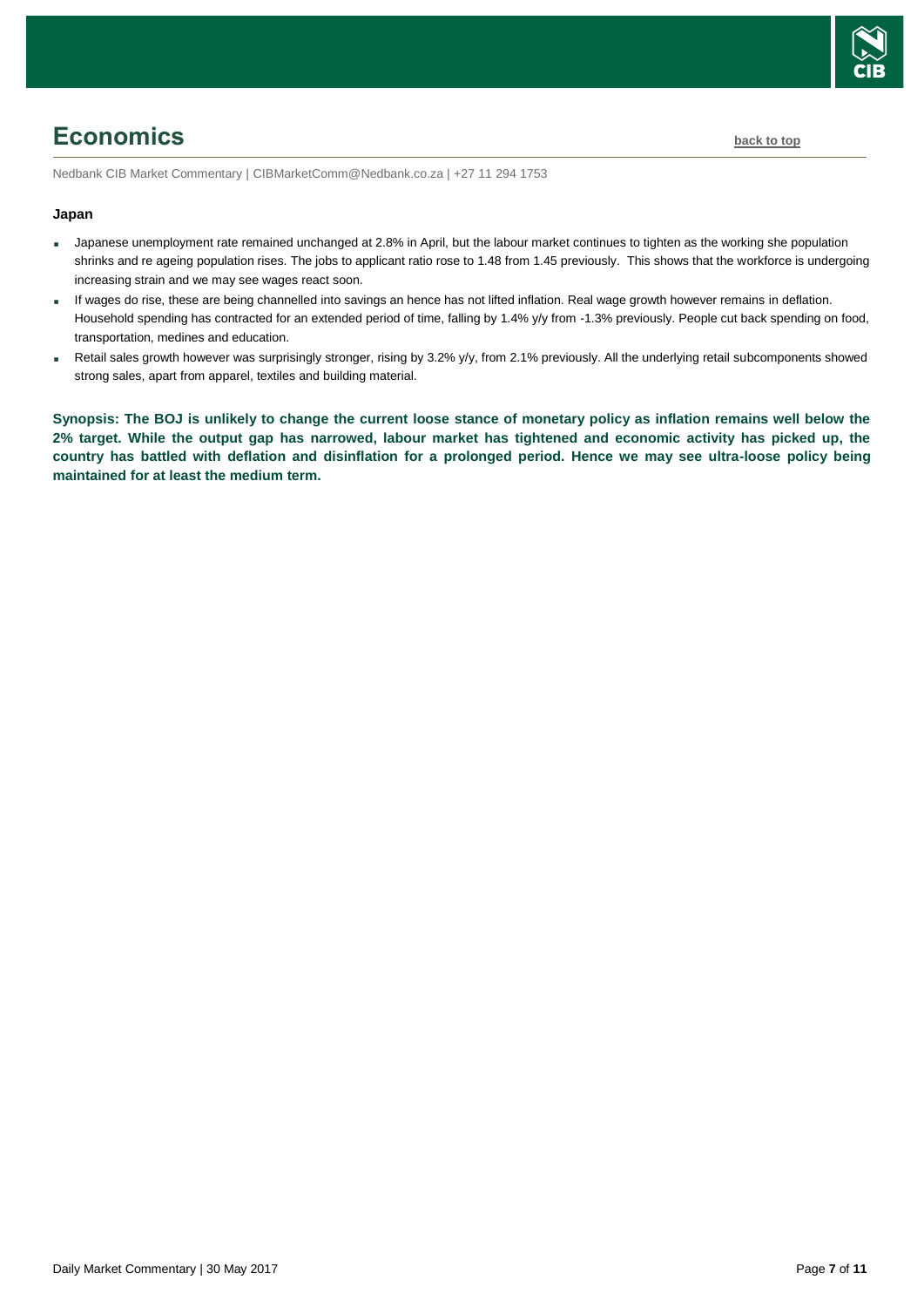

# <span id="page-7-0"></span>**JSE performance [back to top](#page-0-0)**

Nedbank CIB Market Commentary | CIBMarketComm@Nedbank.co.za | +27 11 294 1753

|                                       |            | %Δ      | %Δ               | %Δ                | <b>Month</b> |
|---------------------------------------|------------|---------|------------------|-------------------|--------------|
| <b>Top40 constituents</b>             | Last price | -1d     | MTD              | <b>YTD</b>        | trend        |
| AGL: Anglo American Plc               | 177.29     | 2.02    | $-7.62$          | $-9.13$           | ⊕            |
| ANG: Anglogold Ashanti Ltd            | 148.93     | $-0.55$ | $-1.49$          | $-2.39$           | ⊕            |
| APN: Aspen Pharmacare Holdings Lt     | 292.71     | $-0.78$ | 5.58             | 3.22              | ⇑            |
| <b>BGA: Barclays Africa Group Ltd</b> | 146.79     | $-0.60$ | $-0.14$          | $-12.98$          | ⊕            |
| BID: Bid Corp Ltd                     | 297.94     | 1.69    | 5.23             | 21.53             | ✿            |
| BIL: Bhp Billiton Plc                 | 201.00     | 0.97    | $-1.01$          | $-8.08$           | ⊕            |
| BTI: British American Tobacco Plc     | 922.02     | 0.14    | 2.35             | 18.42             | ⇑            |
| <b>BVT: Bidvest Group Ltd</b>         | 168.74     | 0.14    | 5.79             | $-6.90$           | ✿            |
| CFR : Financiere Richemont-Dep Rec    | 107.67     | 0.04    | $-3.98$          | 18.66             | ⊕            |
| DSY: Discovery Ltd                    | 128.95     | $-0.81$ | $-3.62$          | 12.62             | ⇩            |
| FFA: Fortress Income Fund Ltd-A       | 16.99      | $-0.06$ | $-3.08$          | 2.53 <sup>°</sup> | ⊕            |
| FFB: Fortress Income Fund Ltd         | 34.89      | 0.11    | 3.99             | 7.92              | ⇑            |
| <b>FSR: Firstrand Ltd</b>             | 50.67      | $-0.84$ | 1.64             | $-4.70$           | ✿            |
| GFI: Gold Fields Ltd                  | 48.41      | $-0.16$ | 10.65            | 11.06             | ✿            |
| GRT : Grow thpoint Properties Ltd     | 25.17      | $-1.29$ | $-1.76$          | $-2.78$           | ⇩            |
| IMP: Impala Platinum Holdings Ltd     | 37.22      | 0.59    | $-13.34$         | $-12.92$          | ⇩            |
| INL: Investec Ltd                     | 104.00     | 0.29    | 3.84             | 14.60             | ⇑            |
| INP: Investec Plc                     | 103.58     | 0.85    | 4.45             | 14.14             | ✿            |
| <b>ITU:</b> Intu Properties Plc       | 44.78      | 1.08    | $-6.28$          | -4.68             | ⊕            |
| LHC: Life Healthcare Group Holdin     | 28.26      | $-1.15$ | $-1.64$          | $-6.83$           | ⇩            |
| MEI: Mediclinic International Plc     | 130.72     | $-2.08$ | $-7.30$          | 0.55              | ⊕            |
| MND: Mondi Ltd                        | 333.73     | 0.47    | $-3.75$          | 19.19             | ⇩            |
| MNP: Mondi Plc                        | 334.71     | 0.85    | $-3.54$          | 20.09             | ⇩            |
| MRP: Mr Price Group Ltd               | 146.19     | $-0.89$ | $-6.94$          | $-8.37$           | ⊕            |
| MTN: Mtn Group Ltd                    | 120.27     | 0.88    | $-4.92$          | $-4.68$           | ⇩            |
| NED: Nedbank Group Ltd                | 224.40     | $-0.76$ | $-0.47$          | $-5.77$           | ⊕            |
| NPN: Naspers Ltd-N Shs                | 2,799.00   | $-0.14$ | 10.26            | 38.97             | ⇑            |
| NTC: Netcare Ltd                      | 26.34      | $-1.27$ | $-0.64$          | $-17.27$          | ⇩            |
| OML: Old Mutual Plc                   | 32.37      | $-0.12$ | $-3.92$          | -6.01             | ⇩            |
| RDF: Redefine Properties Ltd          | 10.99      | $-1.17$ | $-0.09$          | -1.79             | ⇩            |
| REI: Reinet Investments Sa-Dr         | 31.51      | 0.03    | 1.58             | 17.57             | €            |
| REM: Remgro Ltd                       | 221.67     | -1.68   | $-0.08$          | $-0.62$           | ⇩            |
| RMH: Rmb Holdings Ltd                 | 62.83      | $-0.27$ | 2.43             | $-5.38$           | ⇮            |
| SAP: Sappi Limited                    | 97.40      | $-1.37$ | -1.91            | 8.28              | ⇩            |
| SBK: Standard Bank Group Ltd          | 151.99     | $-0.89$ | 2.45             | 0.16              | 合            |
| SHP: Shoprite Holdings Ltd            | 211.75     | 0.30    | 0.93             | 23.50             | ⇮            |
| SLM: Sanlam Ltd                       | 69.40      | -1.27   | $-2.10$          | 10.33             | ⇩            |
| SNH: Steinhoff International H Nv     | 72.90      | 0.69    | 7.05             | 2.27              | ⇮            |
| SOL: Sasol Ltd                        | 394.05     | 0.28    | $-3.89$          | $-1.22$           | ⇩            |
| TBS: Tiger Brands Ltd                 | 389.05     | -0.98   | $-3.69$          | $-2.21$           | ⇩            |
| TRU: Truw orths International Ltd     | 75.00      | $-0.03$ | $-13.32$         | $-5.86$           | ⇩            |
| VOD: Vodacom Group Ltd                | 165.30     | $-1.28$ | 9.32             | 8.46              | ⇮            |
| WHL: Woolw orths Holdings Ltd         | 66.50      | $-1.06$ | -8.28            | -6.36             | J            |
| Source: Bloomberg & Nedbank CIB       | Time       |         | 2017/05/30 07:23 |                   |              |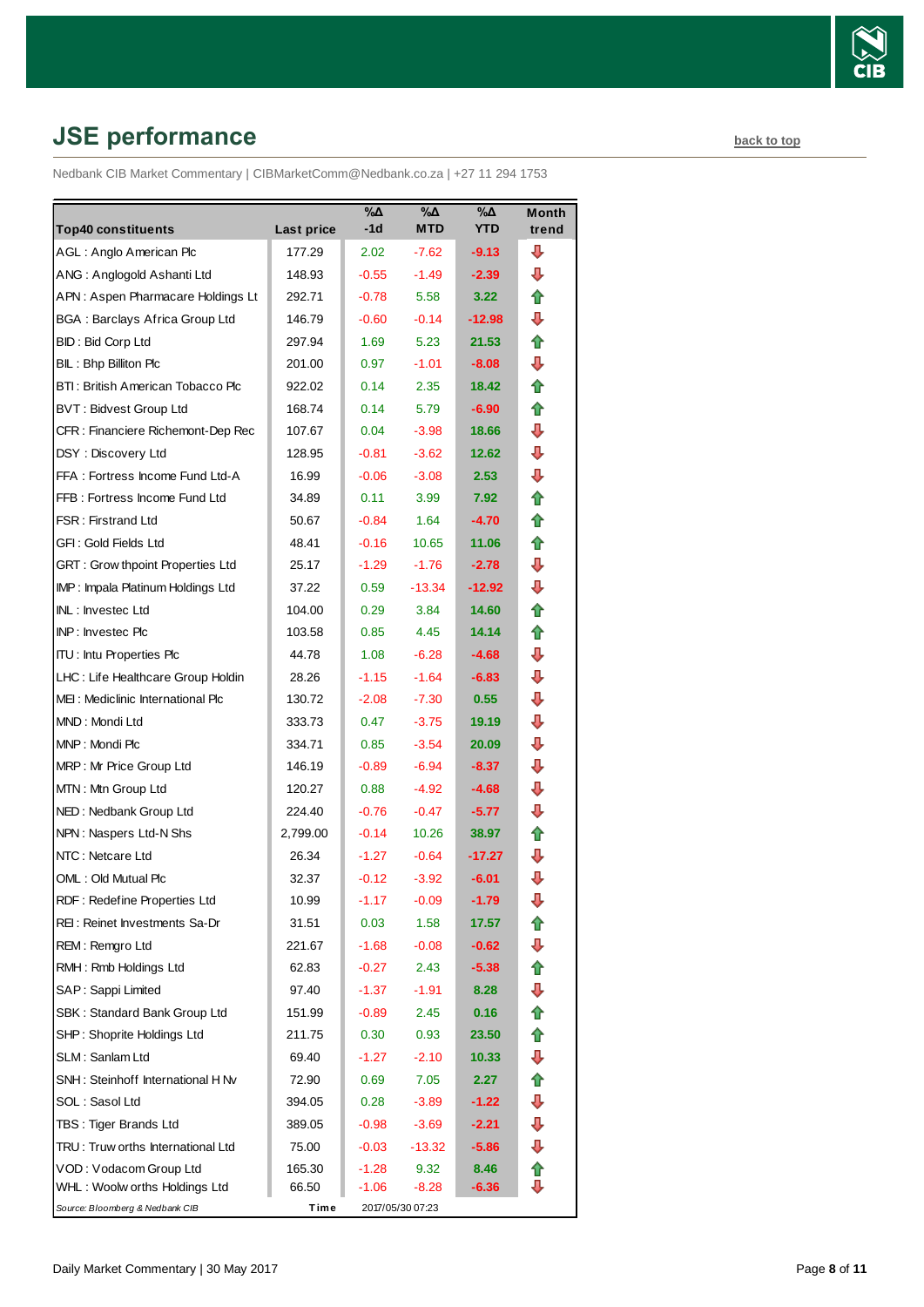

# <span id="page-8-0"></span>Last day to trade **back** to top and the set of the set of the set of the set of the set of the set of the set of the set of the set of the set of the set of the set of the set of the set of the set of the set of the set of

Susan Correia [| Scorreia@Nedbankcapital.co.za](mailto:Scorreia@Nedbankcapital.co.za) | +27 11 295 8227

| Share code  | Share name                       | Dividend / interest rate      |
|-------------|----------------------------------|-------------------------------|
| 30 May 2017 |                                  |                               |
| <b>DCP</b>  | Dis-Chem Pharmacies Ltd          | dividend $\omega$ 7.348790cps |
| EQU         | <b>Equites Property Fund Ltd</b> | dividend $@$ 55.925740cps     |
| ILU         | Indluplace Properties Ltd        | dividend $@$ 24.714890cps     |
| PET         | Petmin Ltd                       | dividend $@$ 155cps           |
| <b>RBX</b>  | Raubex Group Ltd                 | dividend $@$ 45cps            |
| RDF         | Redefine Properties Ltd          | DRIP @ $44.82$ cps            |
| Source: JSE |                                  |                               |

## <span id="page-8-1"></span>**Economic calendar [back to top](#page-0-0) back to top**

Nedbank CIB Market Commentary | CIBMarketComm@Nedbank.co.za | +27 11 294 1753

| <b>Time</b> | <b>Country Event</b> |                                   | Period | <b>Survey</b>            | Actual                   | <b>Prior</b>     | <b>Revised</b> |
|-------------|----------------------|-----------------------------------|--------|--------------------------|--------------------------|------------------|----------------|
| 29-May      |                      |                                   |        |                          |                          |                  |                |
| 10:00       | <b>EC</b>            | M3 Money Supply YoY               | Apr    | 5.20%                    | 4.90%                    | 5.30%            |                |
| 30-May      |                      |                                   |        |                          |                          |                  |                |
| 01:30       | <b>JN</b>            | Jobless Rate                      | Apr    | 2.80%                    | $\mathbf{u}$             | 2.80%            |                |
| 01:30       | JN                   | Overall Household Spending YoY    | Apr    | $-0.70%$                 | $\mathbf{u}$             | $-1.30%$         |                |
| 01:50       | <b>JN</b>            | Retail Trade YoY                  | Apr    | 2.20%                    | $\sim$ $\sim$            | 2.10%            |                |
| 08:00       | <b>SA</b>            | Money Supply M3 YoY               | Apr    | 5.70%                    | $\overline{\phantom{m}}$ | 5.62%            |                |
| 08:00       | <b>SA</b>            | Private Sector Credit YoY         | Apr    | 5.30%                    | $\overline{\phantom{m}}$ | 4.95%            |                |
| 11:00       | EC                   | Economic Confidence               | May    | 110                      | $\sim$                   | 109.6            | $-$            |
| 11:00       | <b>EC</b>            | <b>Business Climate Indicator</b> | May    | 1.11                     | $\sim$ $\sim$            | 1.09             |                |
| 11:00       | <b>EC</b>            | <b>Industrial Confidence</b>      | May    | 3.1                      | --                       | 2.6              |                |
| 11:00       | <b>EC</b>            | Services Confidence               | May    | 14.1                     | $\overline{\phantom{m}}$ | 14.2             |                |
| 11:00       | EC                   | <b>Consumer Confidence</b>        | May F  | $-3.3$                   | $\sim$ $\sim$            | $-3.3$           |                |
| 14:00       | <b>SA</b>            | South Africa Budget               | Apr    | $\overline{\phantom{a}}$ | $\overline{\phantom{a}}$ | 3.1 <sub>b</sub> |                |
| 14:00       | <b>GE</b>            | CPI YoY                           | May P  | 1.60%                    | $\overline{\phantom{a}}$ | 2.00%            |                |
| 14:30       | US                   | Personal Income                   | Apr    | 0.40%                    | $\overline{\phantom{m}}$ | 0.20%            |                |
| 14:30       | US                   | <b>Personal Spending</b>          | Apr    | 0.40%                    | $\sim$ $\sim$            | 0.00%            |                |
| 14:30       | <b>US</b>            | <b>PCE Deflator YoY</b>           | Apr    | 1.70%                    | $\sim$ $\sim$            | 1.80%            |                |
| 14:30       | <b>US</b>            | PCE Core YoY                      | Apr    | 1.50%                    | --                       | 1.60%            |                |
| 15:00       | US                   | S&P CoreLogic CS 20-City YoY NSA  | Mar    | $\overline{\phantom{a}}$ | $\sim$ $\sim$            | 5.85%            |                |
| 16:00       | US                   | Conf. Board Consumer Confidence   | May    | 119.9                    | $\sim$ $\sim$            | 120.3            |                |

 *Source: Bloomberg*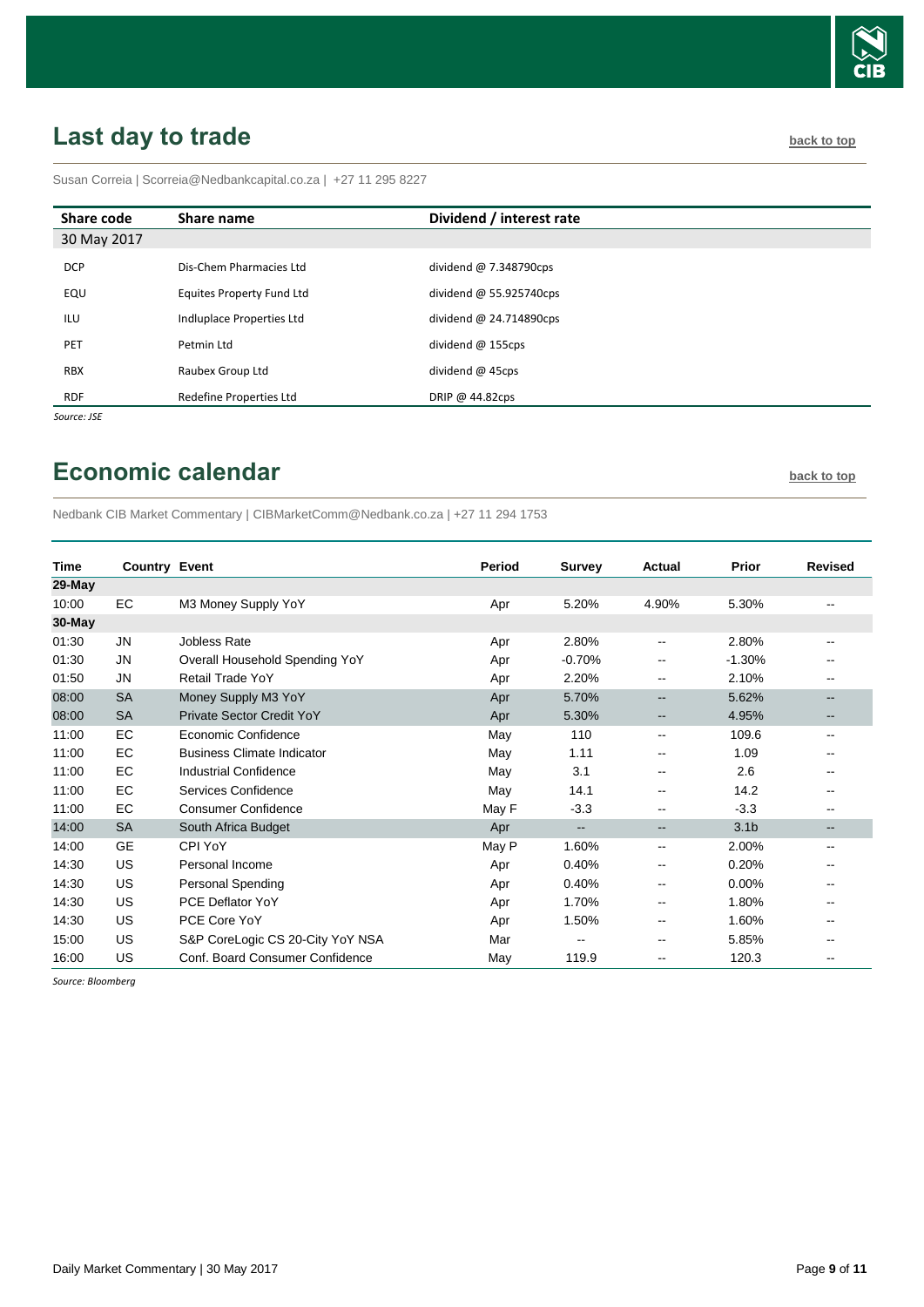

## <span id="page-9-0"></span>**Contacts**

**Treasury: Economic Analyst Reezwana Sumad** (011) 294 1753

**ALM Portfolio Management** (011) 535 4042

**Equities Sales and Distribution** (011) 535 4030/31

**Forex Institutional Sales Desk** (011) 535 4005

**Interest Rate Swaps & FRA's Trading** (011) 535 4004

**Money Market Institutional Sales Desk** (011) 535 4008

**Bond Trading** (011) 535 4021

**Forex Business Banking Sales Desk** (011) 535 4003

**Forex Retail Sales Desk** (011) 535 4020

**Money Market Business Banking Sales Desk** (011) 535 4006

**Non Soft & Soft Commodities Trading** (011) 535 4038

**Credit Derivatives**  (011) 535 4047

**Forex Corporate Sales Desk** JHB (011) 535 4002; DBN (031) 327 3000; CTN (021) 413 9300

**Inflation Trading** (011) 535 4026

**Money Market Corporate Sales Desk** JHB (011) 535 4007; DBN (031) 327 3000; CTN (021) 413 9300

**Preference shares desk** (011) 535 4072